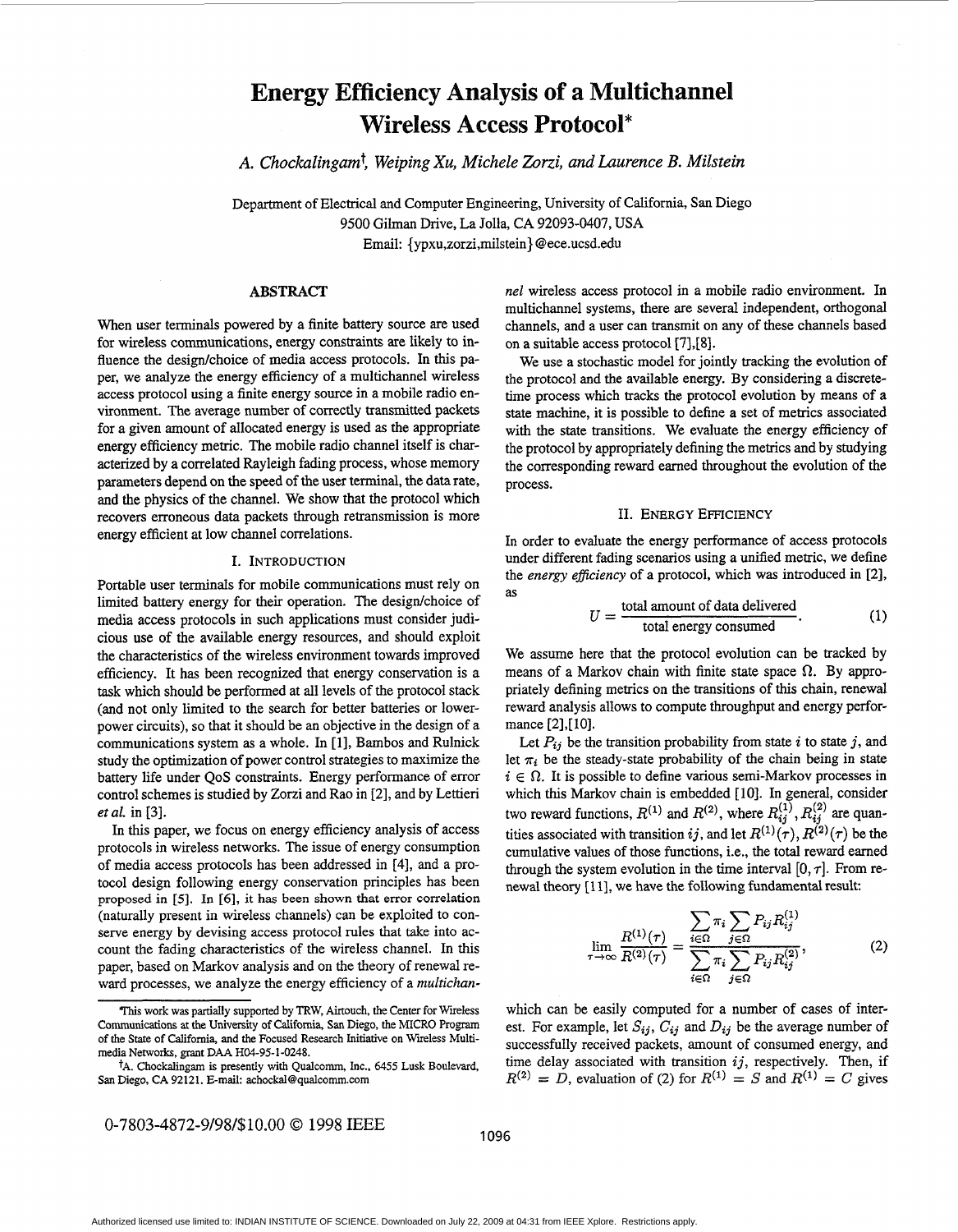

**Fig. 1. Mobile state tramition diagram (in Markov fading)** 

the average throughput and energy consumption, respectively (ergodicity of all processes involved will be assumed throughout). On the other hand, the choice  $R^{(1)} = S$  and  $R^{(2)} = C$  yields the energy efficiency of the protocol. Therefore, once the Markov chain for the protocol evolution has been found, all the relevant performance metrics can be easily computed from the above.

#### 111. **MULTICHANNEL PROTOCOL PERFORMANCE**

In **this** section, we present the energy efficiency analysis of a multichannel wireless access protocol, which can be viewed **as** a hybrid protocol employing the slotted **ALOHA** and reservation concepts, based on the throughpiit-delay analysis for the same multichannel wireless access protocol **[8].** M equal-capacity, orthogonal, traffic channels are shared by *N* mobile users ( $N \geq M$ ) on the uplink (mobile-to-base station link). A header packet is sent on a contention basis first, following which data packets are sent on a reservation basis. By **this** approach, packet losses due to collisions are restricted to occur only among header packet transmissions. Refer to **[SI** for a detailed description of the protocol, the system model, and the fading channel model. The mobile state transition diagram is shown iin Figure 1.

A new message is assumed to arrive at each mobile with probability  $\lambda$  in each slot (Bernoulli arrival process). The mobile accepts a newly arriving message for transmission only when it has no message to send, and does not generate new messages when it already has a message to send. The length of the data segment of each message,  $X$ , measured in integer number of packets, is assumed to follow a geometric distribution with parameter  $g_d$ .

Each mobile, in any given slot, can be in any one of four states, namely, *idle/header-tn* state, *data-tnsuccess* state, *data-tx-failure*  state, and *backlogged* state (see Figure **1).** Note that the data transmit state is divided into *success* and *failure* substates in order to account for the one slot channel memory (defined by a first-order Markov chain with parameters p and *q* in **[SI).** In the *idleheader-tx* state, the mobile remains idle with probability  $1 - \lambda$  or generates a new message with probability  $\lambda$ . In the latter case, it randomly chooses an idle uplink channel (if available), and transmits the header packet in the uplink slot.

If the header packet transmission is successful, then the mobile moves from the *idle/header\_tx* state to either *data\_tx\_success* state or *data\_tx\_failure* state. In the data transmit state, the mobile transmits the data packets continuously until all the packets in the message are sent, and then moves back to the *idle/header\_tx* state. During the transmission of data packets, the mobile moves from *data\_tx\_success* state to either *data\_tx\_success* state or *data\_tx\_failure* state, with probability p and  $1 - p$ , respectively. Similarly, from *data-tx-failure* state, the mobile moves to *data\_tx\_success* state and *data\_tx\_failure* state with probability  $1 - q$  and q, respectively. The mobile moves from the *idleheader-tx* state to a *backlogged* state if all the uplink channels are found busy upon arrival of a message. Similarly, if the header packet is lost due to collision or bad channel conditions, the mobile moves from the *idleheader-tx* state to the *backlogged*  state. In the *backlogged* state, the mobile rechecks the status of the uplink channels after a random number of slots. The rescheduled transmission attempt delay is assumed to be geometrically distributed with parameter *gr.* If a mobile in the *backlogged* state fails to transmit its header packet successfully, it stays in **this** state until its header packet transmission is successful, after which it moves to either *data\_tx\_success* state or *data\_tx\_failure* state.

#### *A. Throughput*

Let  $x_t$  be the number of mobiles in the *data\_tx\_failure* state,  $y_t$ be the number of mobiles in the *data-txsuccess* state, and *zt* be the number of mobiles in the *backlugged* state at the beginning of slot t. The three dimensional random process  $\{x_t, y_t, z_t\}$  can be modeled **as** a finite state Markov chain. Based on the conditional probability that *n* mobiles simultaneously transmit header packets and  $c_s$  of those packets are successfully received at the base station, the one step transition probability,  $P_{i_1 j_1 k_1, i_2 j_2 k_2}$ , that the system moves from  $(x_t = i_1, y_t = j_1, z_t = k_1)$  at time slot *t* to  $(x_{t+1} = i_2, y_{t+1} = j_2, z_{t+1} = k_2)$  at time slot  $t+1$  is given by Eq. (5) in [8]. Let  $P = (P_{i_1j_1k_1,i_2j_2k_2})$  be the probability transition matrix and let  $\Pi = {\pi_{i_1 j_1 k_1}}, 0 \le i_1 \le M, 0 \le j_1 \le M - i_1$ ,  $0 \leq k_1 \leq N - i_1 - j_1$ , denote the steady-state probability vector. The vector **II** can be calculated by solving the linear equations  $\Pi = \Pi P$  and using the unity conservation relationship. The number of successful data packets in a slot is equal to the number of users in the *data-txsuccess* state, so that the average number of successes per slot is given by

$$
E\{S_d\} = \sum_{i_1=0}^{M} \sum_{j_1=0}^{M-i_1} \sum_{k_1=0}^{N-i_1-j_1} j_1 \pi_{i_1 j_1 k_1}.
$$
 (3)

The average per channel throughput, defined **as** the average number of packets (excluding the header packets) successfully received per slot per channel, is then given by

$$
\eta_c = \frac{E\{S_d\}}{M}.\tag{4}
$$

#### *B. Delay*

As derived in **[8],** the average delay experienced by a message is given by

$$
E\{D\} = 1 + \frac{E\{\nu\}}{\Lambda},\tag{5}
$$

**1097**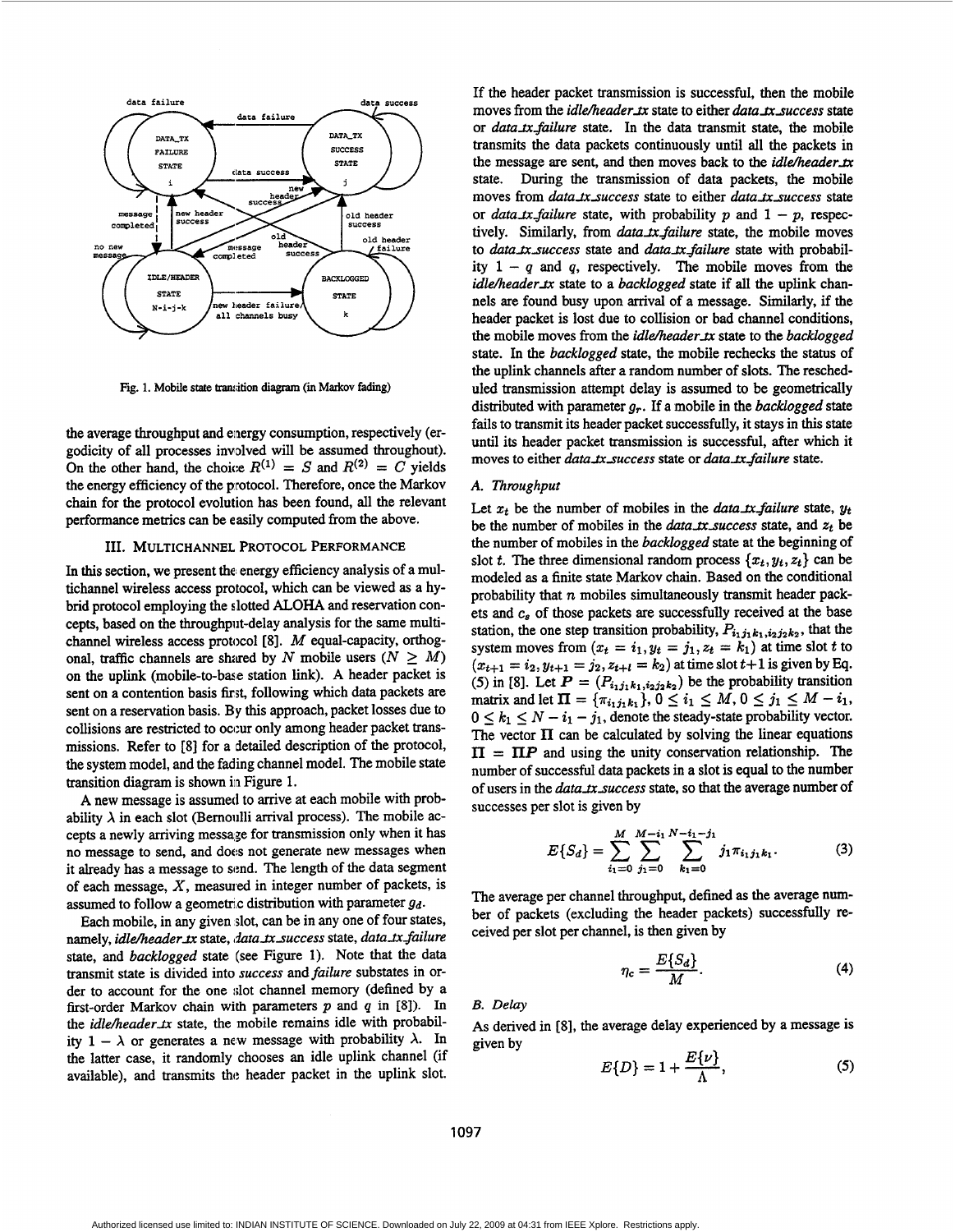where  $E\{\nu\}$  is the average number of users which either are in the transmission mode or are backlogged, i.e.,

$$
E\{\nu\} = \sum_{i_1=0}^{M} \sum_{j_1=0}^{M-i_1} \sum_{k_1=0}^{N-i_1-j_1} (i_1+j_1+k_1)\pi_{i_1j_1k_1}, \quad (6)
$$

and  $\Lambda = \lambda(N - E\{\nu\})$ .

## *C. Energy Eficiency*

Let the system be in state  $(i_1, j_1, k_1)$  in a given slot (i.e.,  $i_1$  users experience data failure,  $j_1$  users experience data success,  $k_1$  users are backlogged and  $N - i_1 - j_1 - k_1$  users are idle). Users in the data transmission state (both successful and unsuccessful) will transmit one packet with probability one in that slot. If  $i_1 + j_1 <$ *M* (i.e., not all channels are occupied), users in the backlogged state will each attempt transmission with probability  $g_r$ , and idle users will each attempt transmission with probability  $\lambda$ , so that the average number of packet transmissions in the slot is given by  $i_1 + j_1 + k_1 g_r + (N - i_1 - j_1 - k_1)\lambda$ . On the other hand, if  $i_1 + j_1 = M$  (i.e., all channels are busy), backlogged and idle users will not attempt transmission and the number of transmissions will be equal to *M.* 

From the above expressions for the probability distribution of the Markov chain, it is then possible to compute the average number of transmitted packets in a slot (whioch **is** defined to be the average energy consumption) **as** 

$$
\varepsilon = \sum_{i_1=0}^{M-1} \sum_{j_1=0}^{M-i_1-1} \sum_{k_1=0}^{N-i_1-j_1} [i_1 + j_1 + k_1 g_r + (N - i_1 - j_1 - k_1)\lambda] + \sum_{i_1+j_1=M} M \pi_{i_1 j_1 0}.
$$
 (7)

The energy efficiency of the scheme, defined as the average number of successful transmissions per unit energy, can be computed **as** 

$$
U = \frac{E\{S_d\}}{\varepsilon},\tag{8}
$$

where the energy unit is assumed to be equal to one packet transmission.

#### IV. RETRANSMISSION OF ERRONEOUS DATA PACKETS

In the multichannel protocol analyzed above, packets which get corrupted during the data segment transmission are lost and the recovery of such errors is left to the higher layer protocols. **A**  classic way of recovering errors in packet transmission is through *retransmission.* Instead of ignoring the packet errors, a data packet is retransmitted if it is received in error. In the local wireless environment under consideration, where the feedback is assumed to be practically instantaneous, a data packet in error can be retransmitted in the immediately following slot. In this case, the base station would need to send a non-binary feedback (busy/idle/retransmit) in **order** to avoid **a** collision among retransmission packets from a mobile with header packets from other mobiles. Thus, with the 'persist-until-success' retransmission strategy, the expressions for the expected value of the effective length of the message and the one step transition probability need to be modified as given in Section **V** of **[SI.** 



Fig. 2. Energy efficiency vs. throughput for i.i.d. fading and correlated Rayleigh fading with  $f_D T = 0.02$ , for varying  $\lambda$ . Different points correspond to different  $\lambda$ .  $\overline{M} = 3$ ,  $\overline{N} = 15$ ,  $\overline{F} = 5$  and 10 dB. No retransmission. No capture.

### v. RESULTS AND DISCUSSION

Numerical results are obtained from the analysis presented above for  $M = 3$ ,  $N = 15$ ,  $g_d = 0.1$ ,  $g_r = 0.1$ , and a normalized Doppler bandwidth of  $f_D T = 0.02$ , where  $f_D$  is the maximum Doppler shift and *T* is the packet duration. **At** a carrier frequency of 900 MHz and a packet duration of 10 ms, the  $f_D T$  value of 0.02 represents slow fading (i.e., high correlation in fading) corresponding to the user moving at a speed of 2.5 km/h. The values of the fading margin<sup>1</sup>, F, considered are 5 and 10 dB, and no capture is assumed (plots showing the effect of capture are not presented here due to lack of space, even though the analysis presented here would make that calculation possible). We also found good agreement between analytical and simulation results.

Average per-channel throughput, average message delay, and energy efficiency are computed using **(4),** *(5),* and *(S),* respectively. **The** performance in i.i.d. fading is also plotted for comparison. Figure 2 shows the energy efficiency vs. throughput (different points on the curve correspond to different values of the peruser message arrival rate,  $\lambda$ ). It can be seen that the relationship between the two performance metrics implies a trade-off, since any throughput increase results in a loss in energy efficiency. Note that in this case, when the traffic load is increased, throughput is increased **(as** shown in **[SI),** but the number of transmissions per **slot also increases, and the latter effect is** seen **to always be more**  significant than the former. From Figure 2, it is also seen that the correlated fading case performs better than the i.i.d. fading case, as the latter curve always lies below the former. This had been observed for throughput in **[8],** and is seen here to be true for energy efficiency **as** well (in fact, the improvement in energy efficiency induced by error correlation is even more significant than that in throughput). Similar behavior is exhibited by the throughputldelay trade-off (see Figure **3).** 

lThe fading margin is the maximum tolerable attenuation **which still** *guarantees*  good reception **quality.**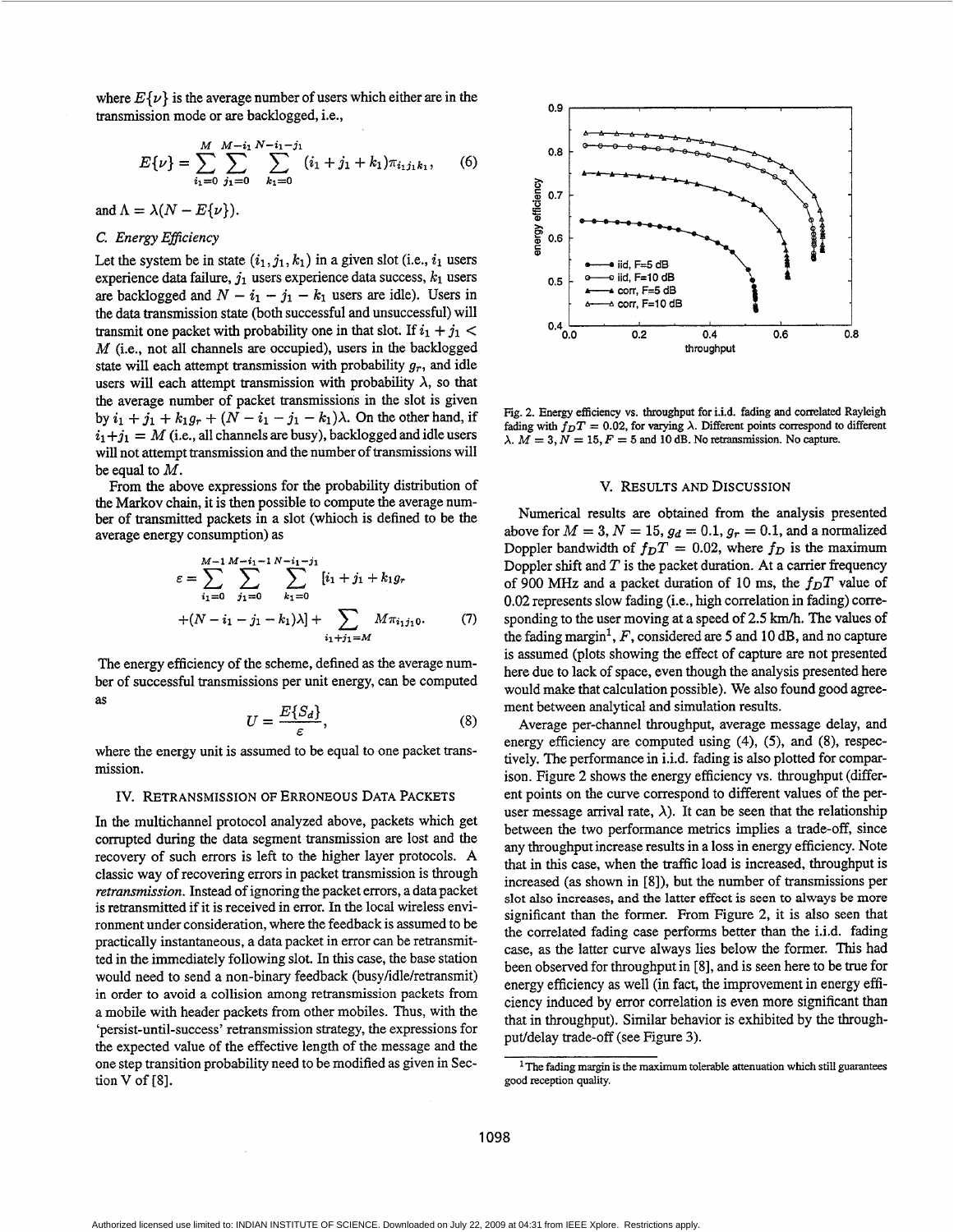

**Fig. 3. Average message delay vs. throughput for i.i.d. fading and correlated Rayleigh fading with**  $f_{DT} = 0.02$  **for varying**  $\lambda$ **. Different points correspond to** different  $\lambda$ ,  $M = 3$ ,  $N = 15$ ,  $F = 5$  and 10 dB. No retransmission. No capture.



**Fig. 4. Energy efficiency vs.**  $f_D T$  for  $\lambda = 1$ .  $M = 3$ ,  $N = 15$ ,  $F = 5$  and 10 **dB. Protocols with and without retrimsmission. No capture.** 

*As* the performance metrics depend on the channel correlation, it is of interest to study in inore detail this dependence. Figure **4** shows the energy efficiency vs. the normalized Doppler bandwidth,  $f_D T$ , for  $\lambda = 1$ . Two cases are considered in this figure, namely the protocol with retransmission and without retransmission. It is seen that in the case of the protocol with retransmission the energy efficiency is actually independent of the channel correlation. **This** is consistent with the throughput results reported in [8] and with the fact that at the considered value of  $\lambda$  the average number of packet transmissions per slot is close to 1 and only weakly dependent on  $f_D T$ . On the other hand, when retransmission is not used, throughput is no longer independent of  $f_D T$ . In



Fig. 5. Energy efficiency vs. throughput for varying  $f_D T$  and  $\lambda = 1$ . Different **points correspond to different**  $f_pT$ **.**  $M = 3, N = 15, F = 5$  and 10 dB. **Protocols** with **and without retransmission. No** capture.

particular, in highly correlated channels (small  $f_D T$ ), the protocol without retransmission is more energy efficient than the protocol with retransmission. On the other hand, when the channel correlation is very low (large  $f<sub>D</sub>T$ ), the protocol with retransmission is more energy efficient than the protocol without retransmission. This performance variation over  $f_D T$  suggests that it is possible to devise more efficient versions of the protocol that could exploit the memory in the channel fading process for better energy performance. For example, if the base station detects a data packet error from a mobile, it can simply ask the mobile to terminate its on-going data transmission and release the channel. Such a scheme is expected to give good results in the presence of significant channel burstiness (i.e., slow fading), **as** it avoids insisting on transmission in slots which are likely to be in error, and lets other mobiles (whose channel conditions might be good) access and use the channel. On the other hand, the above strategy could be wasteful in fast fading conditions where packet errors could occur independently from slot to slot. In such fast fading conditions, error recovery by retransmission would be preferred.

The relationship between throughput and energy efficiency **as**  the channel correlation changes is illustrated in Figure *5,* which shows the energy efficiency vs. the average throughput for various values of  $f_D T$  and for  $\lambda = 1$ . The energy consumption is always independent of  $f_D T$ , since in our model users attempting transmission of a header packet experience steady-state channel conditions. **This** accounts for the linear relationship between throughput and energy efficiency (given by throughput divided by the constant energy consumption), which reduces to a single point for the case in which retransmission is used (throughput is also independent of  $f_D T$  in this case).

Finally, a comparison between the multichannel and single channel cases is provided in Figure 6, which shows results for  $N = 1, M = 5$  and for  $N = 3, M = 15$  (the number of users per channel is kept fixed for a fair comparison). It can be seen that the